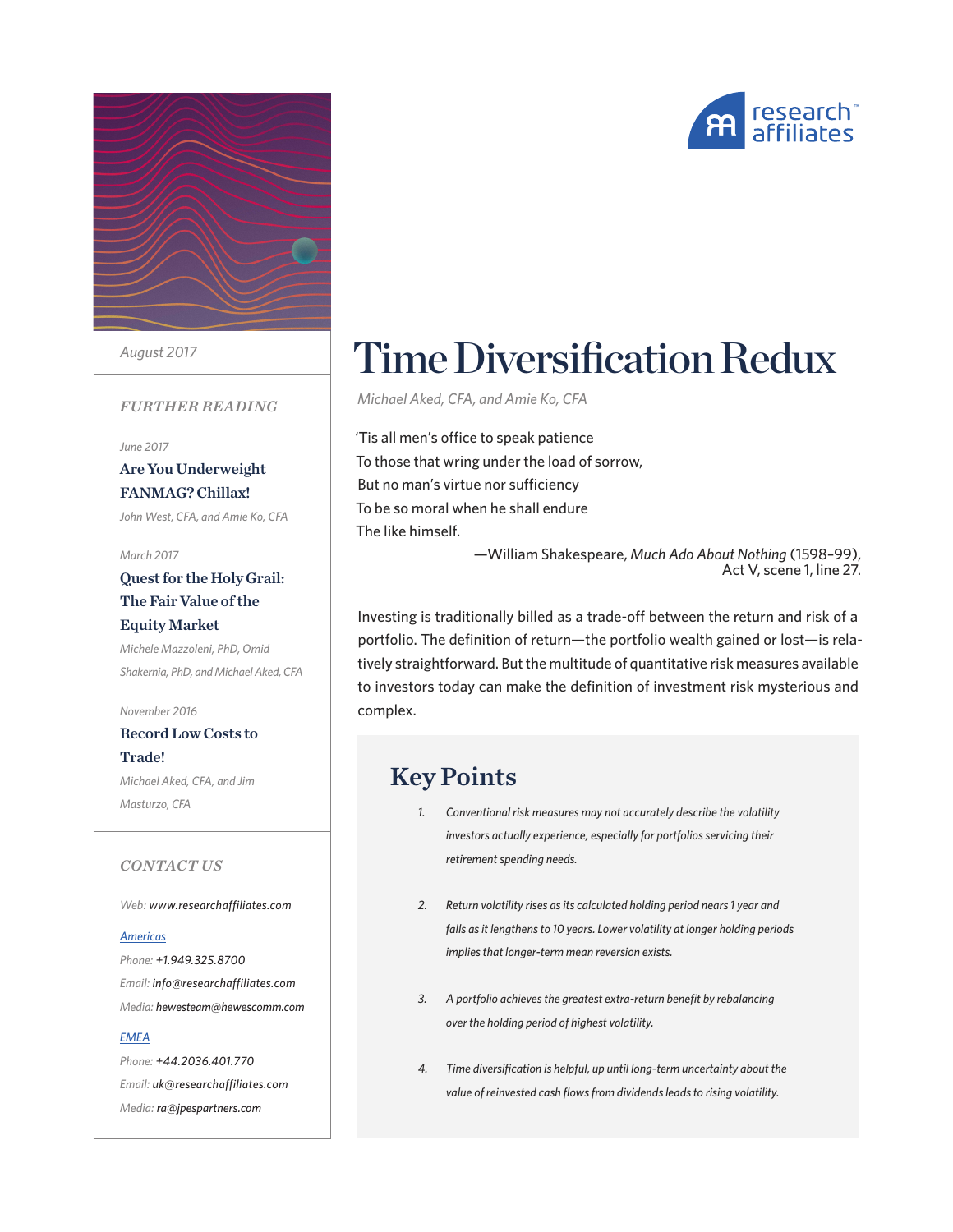A conventional way of defining an investment's absolute risk is its volatility, or standard deviation of returns. Industry standard practice is to calculate this metric using shortterm holding period returns. Monthly—and increasingly daily—horizons are being used by the dominant global investment data analytics providers, such as Bloomberg, Morningstar, and eVestment Alliance.

But does this conventional, seemingly simple risk measure, calculated using very short-term data periods, accurately describe the volatility investors experience, many of whom have much longer horizons, such as for retirement planning, over which they bear risk?

We find that the length of holding period we use to assess risk has profound implications for the true level of volatility that investors face in their portfolios. Our analysis also suggests the optimal horizon for rebalancing a portfolio and for determining the period over which we can more accurately predict returns. Before blindly accepting a stated proxy of risk, we owe it to ourselves to understand how risk, as defined by the standard deviation of returns, differs over various time horizons—and importantly, why it matters.

### The Relationship between Holding Period and Risk

The research and practitioner community has had a long fascination with the estimation of short-term volatility. While the technicalities of this undertaking are enthralling for the mathematically inclined, such an undertaking is beyond the scope of this article.<sup>1</sup> Instead, we focus on a much humbler goal of analyzing how the characteristics of historical return volatility vary over different holding-period lengths. Our analysis suggests that the basic rule investors use to estimate the most rudimentary measure of portfolio risk, annual volatility, is misleading.

Annualized return volatility, or the annualized standard deviation of returns measured on a rolling *t*-year period, is most commonly calculated using the following formula, where *r* is defined as returns over a holding period of *t* years:

Annualized Return Volatility = 
$$
\sqrt{\frac{\sum_{i=1}^{n} (r_i - \bar{r})^2}{(n-1)t}}
$$

From a naïve statistical perspective, the larger the number of observations, the more accurate our measurement of volatility. As such, unsurprisingly, the standard industry practice is to calculate volatility using very short-term holding period returns, such as monthly or even daily periods. While this simplifying approach, necessary in all modeling, is required to yield tractable solutions, it behooves us to recognize the danger of drawing incorrect inferences from assumptions that are overly simplistic and can prove to be obviously misleading!

If the time series of an investment's monthly return is unrelated from month to month, then per theory, its annualized volatility should be the same, *regardless of the holding period*. Yet, when we examine the full history of US equities, this simply doesn't hold. We calculate the annualized volatility of US equities from 1871 to 2016, measured over holding periods from one month to 10 years. Over the full time span, the annualized volatility of US equities calculated using monthly return data is 14.8%. As the horizon increases, this measure of risk rises, approaching a peak of 19.2% when based on annual return data. For holding periods beyond 1 year, the annualized volatility declines, falling back to 14.9% when calculated using a 10-year holding period.

We extend our analysis to 15 global asset classes to determine if our results are unique to US stocks, or if they apply more broadly. Each of the 15 global asset classes has a long-run annualized volatility greater than 5%. We evaluate the annualized volatility as a percentage of the traditional one-month calculation.2 For the subperiod 1970–2016, the behavior of volatility, on average, across the asset classes that we study, reflects a consistent pattern as the length of holding period rises. Again, we see that the monthly returns of a wide range of asset classes are not independent through time, but that annualized volatility varies depending on the holding period used to calculate the risk measure.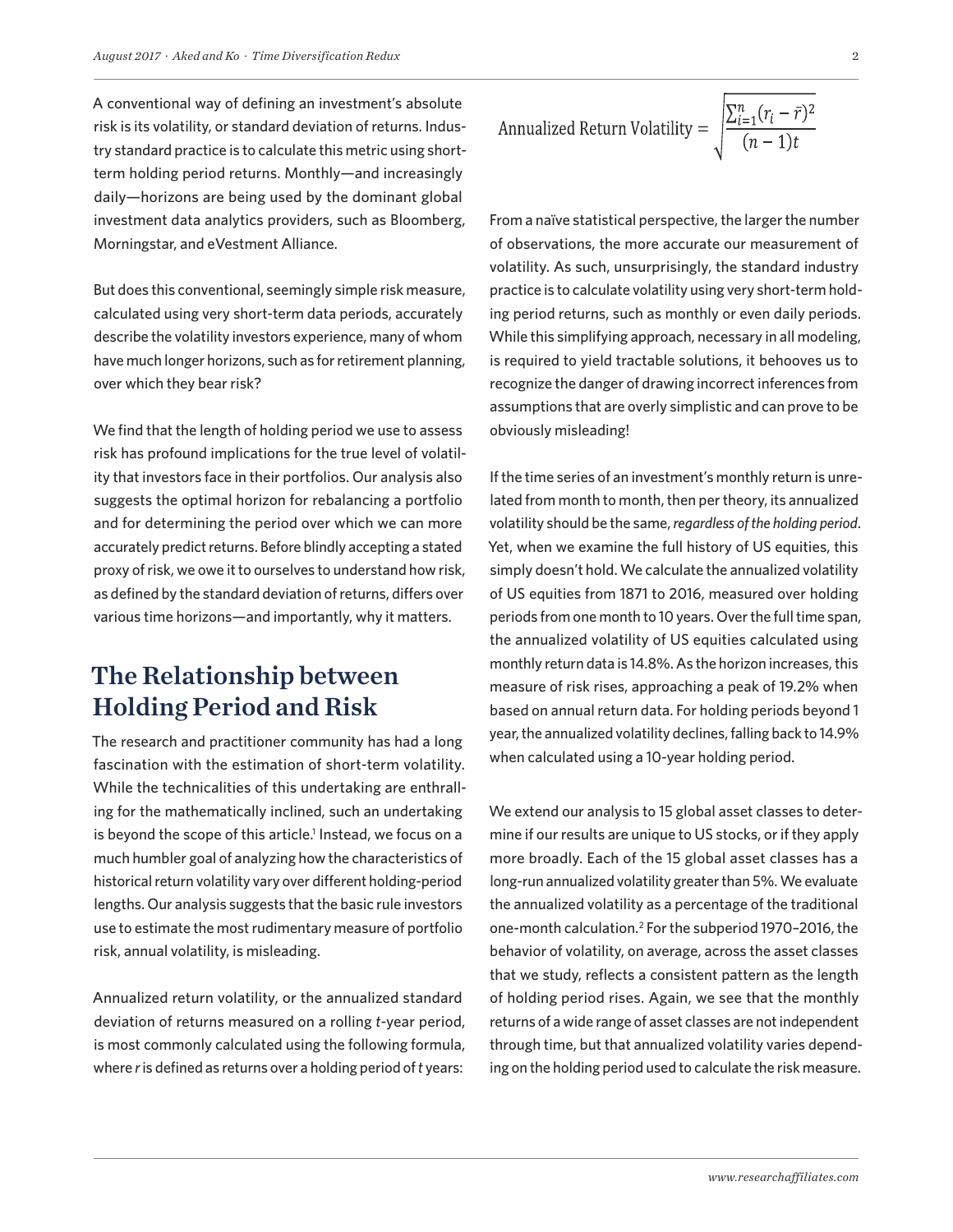Annualized volatility changes with the time period used to measure it.



**Annualized Volatility by Holding Period, US Equities, 1871–2016**

Source: Research Affiliates, LLC, based on data from Robert Shiller.

The pattern of rising, then falling, volatility as holding-period return **Example 18 Interventional School September 2018 September 2018 September 2018 September 2018 September 2018 September 2018 September 2018 September 2018 September 2018 September 2018 September 2018 September 2018 Septembe** 



**Average Annualized Volatility Relative to One-Month Holding Returns, Indexed to 100%, 15 Global Asset Classes, 1970–2016** 

Source: Research Affiliates, LLC, based on data from Bloomberg. Note: Data availability varies by starting availability, all ending December 2016: Barclays US Aggregate (Unhedged) from Feb 1976; Barclays US Treasury 10-20yr (Unhedged) from Mar 1992; Barclays US Long Corporates (Unhedged) from Feb 1973; JPMorgan EMBI+ (Unhedged) from Jan 1994; JPMorgan ELMI+ Composite (Unhedged) from Jan 1994; JPMorgan GBI-EM Global Diversified Composite (Unhedged) from Jan 2003; Barclays Corporate High Yield (Unhedged) from Aug 1983; JPM Leveraged Loan Index from Feb 2007; Barclays US Treasury US TIPS (Unhedged) from Apr 1997; Barclays US Treasury Inflation Note 10+ yr (Unhedged) from Aug 2000; Bloomberg Commodity Index from Feb 1991; FTSE NAREIT ALL REITS from Jan 1972; S&P 500 from Jan 1970; MSCI EAFE from Jan 1970; and MSCI EM from Jan 2001.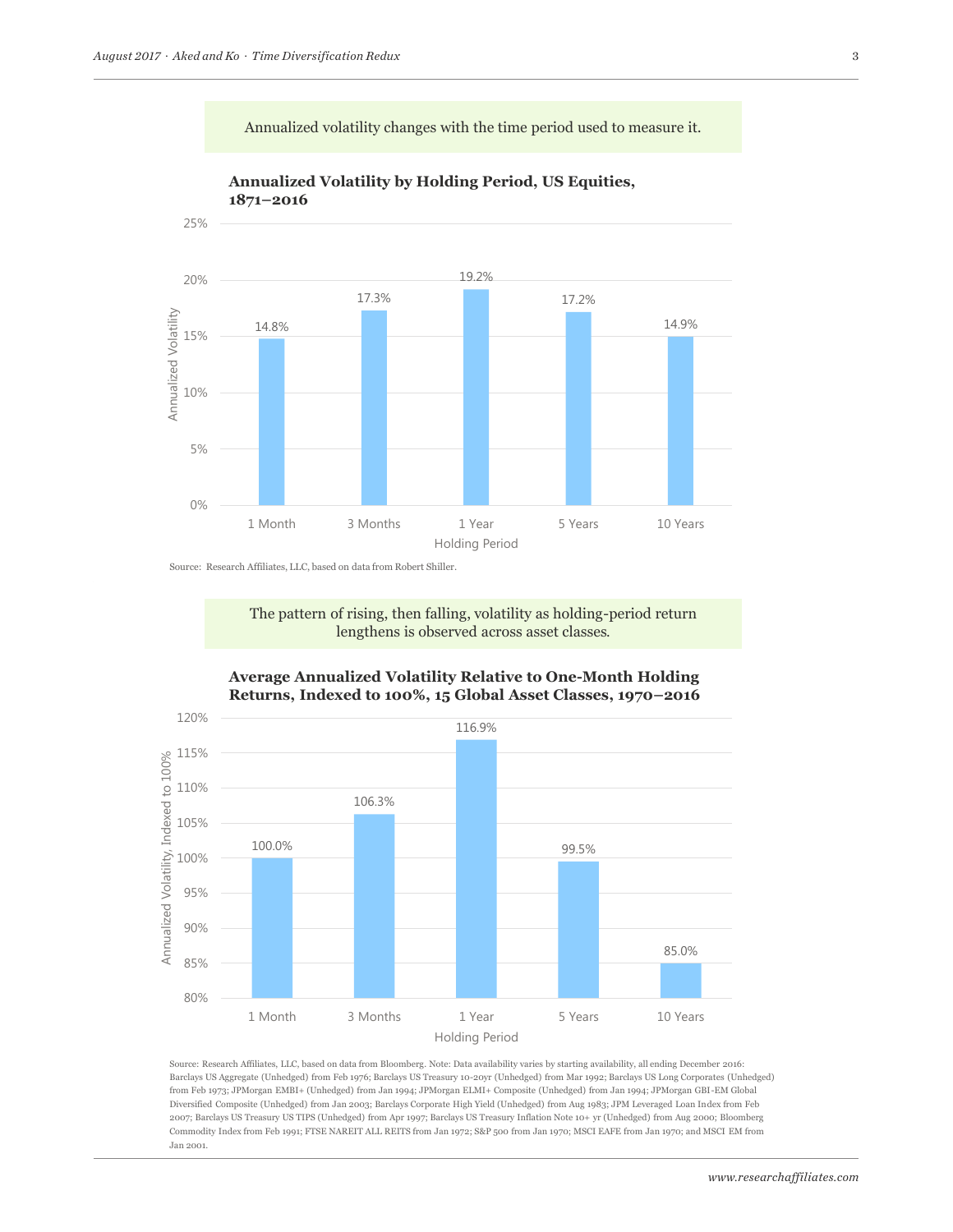# *"We owe it to ourselves to understand how risk… differs over various time horizons."*

We also repeat this exercise across 86 US mutual funds in the Morningstar database. Each mutual fund we include had at least a 50-year track record, as of June 30, 2017. Once again, a familiar pattern arises. The average return volatility of these longest-surviving mutual funds increases as the holding period used in the calculation approaches 1 year, and then declines as the holding period lengthens to a 10-year interval. This finding matters to investors and to investment outcomes. Before we explain why it matters, let's first examine why the observed annualized volatility pattern exists.

# Why Volatility Changes with the Holding Period

Time diversification refers to the notion that time diversifies risk, implying that the volatility of risky assets falls over long periods of time. This characteristic is based on the independence of returns. Obviously, the simplified independence assumption does not hold, and in no way are we suggesting this is a novel insight. The impact of time diversification on portfolio risk has been a running debate for decades,<sup>3</sup> with several prominent financial economists arguing on both sides, most recently Kritzman (2015). A key element in this discussion is an investor's view on the behavior of financial markets, namely, the existence and strength of short-term continuation and of long-term reversion.4

The existence of rising holding-period volatility when moving from monthly to annual holding periods is well accepted, given the presence of positive, albeit weak, correlation between monthly returns. In the finance realm,

implications for investors' rebalancing frequencies and return forecasts. The relation between holding period and measured risk has important



#### *-\$65* Actual **Funds, Jan 1967–Jun 2017Average Annualized Volatility by Holding Period, US Mutual**

Source: Research Affiliates, LLC, based on data from Morningstar and FactSet. Note: We include the 86 US mutual funds in the Morningstar database that had at least a 50-year track record, as of June 30, 2017.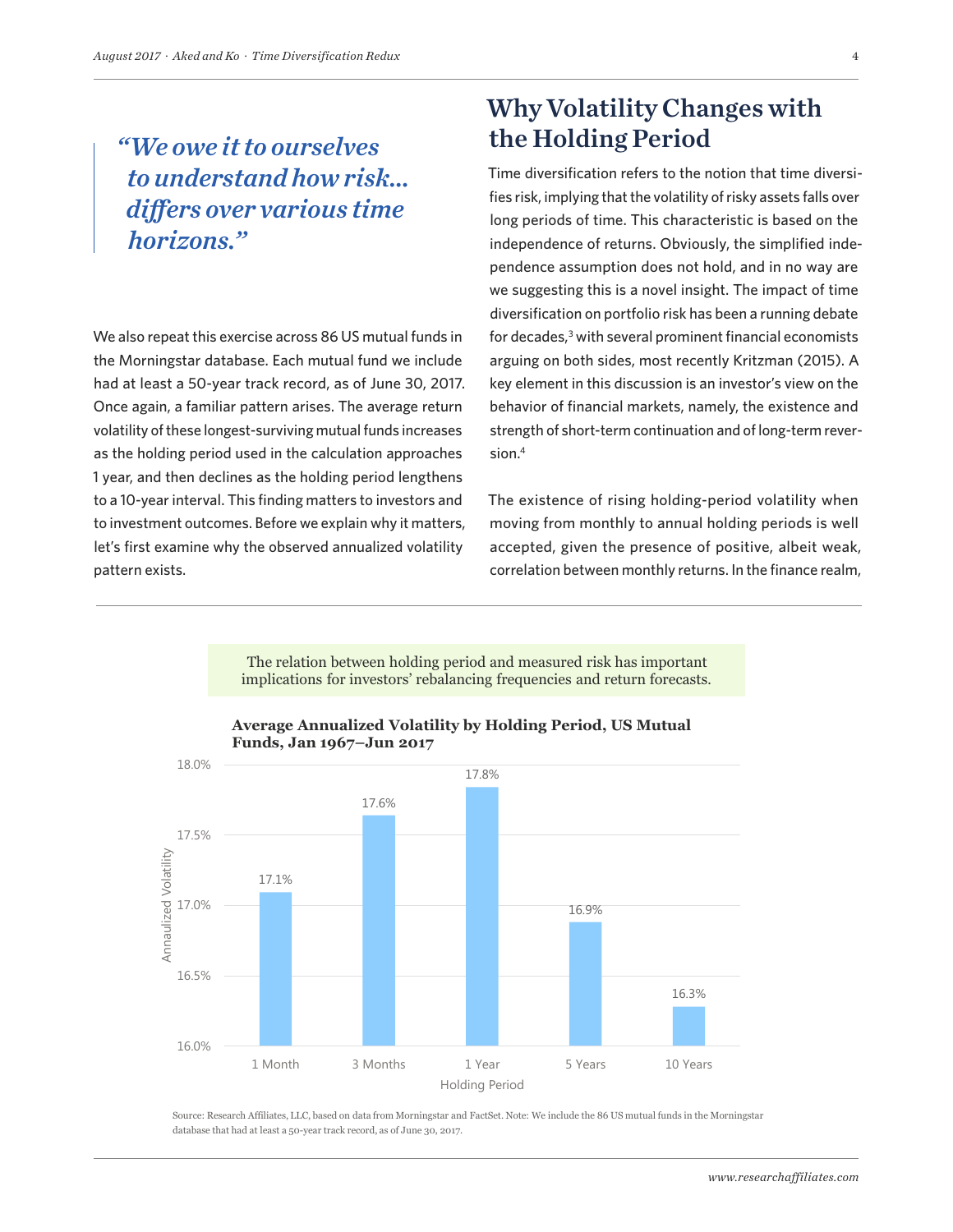we know this as momentum. A comprehensive set of research has been undertaken on this persistent phenomenon, including work by Moskowitz, Ooi, and Pedersen (2012), who find "time series momentum in virtually every instrument we examine." We (Aked, Mazzoleni, and Shakernia [2016]) recently contributed to the discussion, relating the equity return momentum to the persistence of macroeconomic cycles; our work is based on the research of Adam, Marcet, and Nicolini (2016).

More academically controversial is the acceptance of mean reversion, or negative correlation, in returns over longer periods of time. The challenge lies in quantitatively proving that it does, because longer holding periods necessarily result in much smaller independent datasets, which leads to statistical problems. As such, the question of whether mean reversion exists becomes a philosophical issue with many believing in,<sup>5</sup> and others categorically denying, its existence.

Despite the inherent challenges of generating statistical proof, we posit that long-term mean reversion exists in returns, driven at least, but not exclusively, by the reinvestment of distributions. Recall that a decline in measured annualized return volatility over longer holding periods implies and requires longer-term mean reversion to exist.

We submit that academia's preoccupation with statistical significance should not keep us from investigating longterm holding-period volatility assumptions. Consider the story of the man who looks under a lamppost for keys he lost on the other side of the street—because *under the lamppost is where the light is!*6 Further analyzing the already-illuminated area of short-term risk is easy, but doing so precludes our learning about the time periods that matter most for investors.

*"Most investors have a sufficiently long horizon to enjoy the benefits of time diversification."*

To shed more light on the issue, we create a theoretical equity index investment with a fixed and known dividend. Over short-term horizons, both its dividend cash flows and its capital price changes drive its returns. Unsurprisingly, the volatilities of its total returns and of its price returns are very similar, because the volatility of its dividend cash flows is low relative to the volatility of its capital price changes.

Moving through time, over a period from a decade to a quarter-century, the path of capital prices will lead to larger or smaller capital allocations from reinvested dividends. These two forces, the capital price and the capital accumulation from reinvested dividends, offset each other and lower investment risk; in other words, share prices and capital accumulation due to reinvested cash flows are inherently negatively correlated.7 Eventually, the impact of the initial investment on its future return becomes much less important, and the predominant influence on the investment's expected return comes from the path of future unknown reinvestment prices.

After undertaking the math, we plot the expected shape of the investment volatility for this theoretical asset. As expected, we observe that investment volatility declines from the annual holding period until it reaches its lowest point, which interestingly occurs when the holding period is approximately one-and-a-half times the ratio of price to cash flow. For example, if a cash-flow yield is 5% (equivalently, a price-to-cash-flow ratio of 20 times), the holding period of lowest volatility is around 30 years.<sup>8</sup>

We must highlight that our model provides a *guide* to the characteristic of holding-period volatility for perpetual assets. In reality, our assumptions that cash flows have zero volatility and that prices do not have any continuation or reversion characteristics are not defendable. That said, the characteristic of initially falling, then rising, annualized volatility in the very long term is instructive and should influence how investors manage their portfolios. We simply posit that—even for those who do not believe in the longterm reversion of asset prices—an asset having larger price volatility than cash-flow volatility demonstrates significant total-return reversion.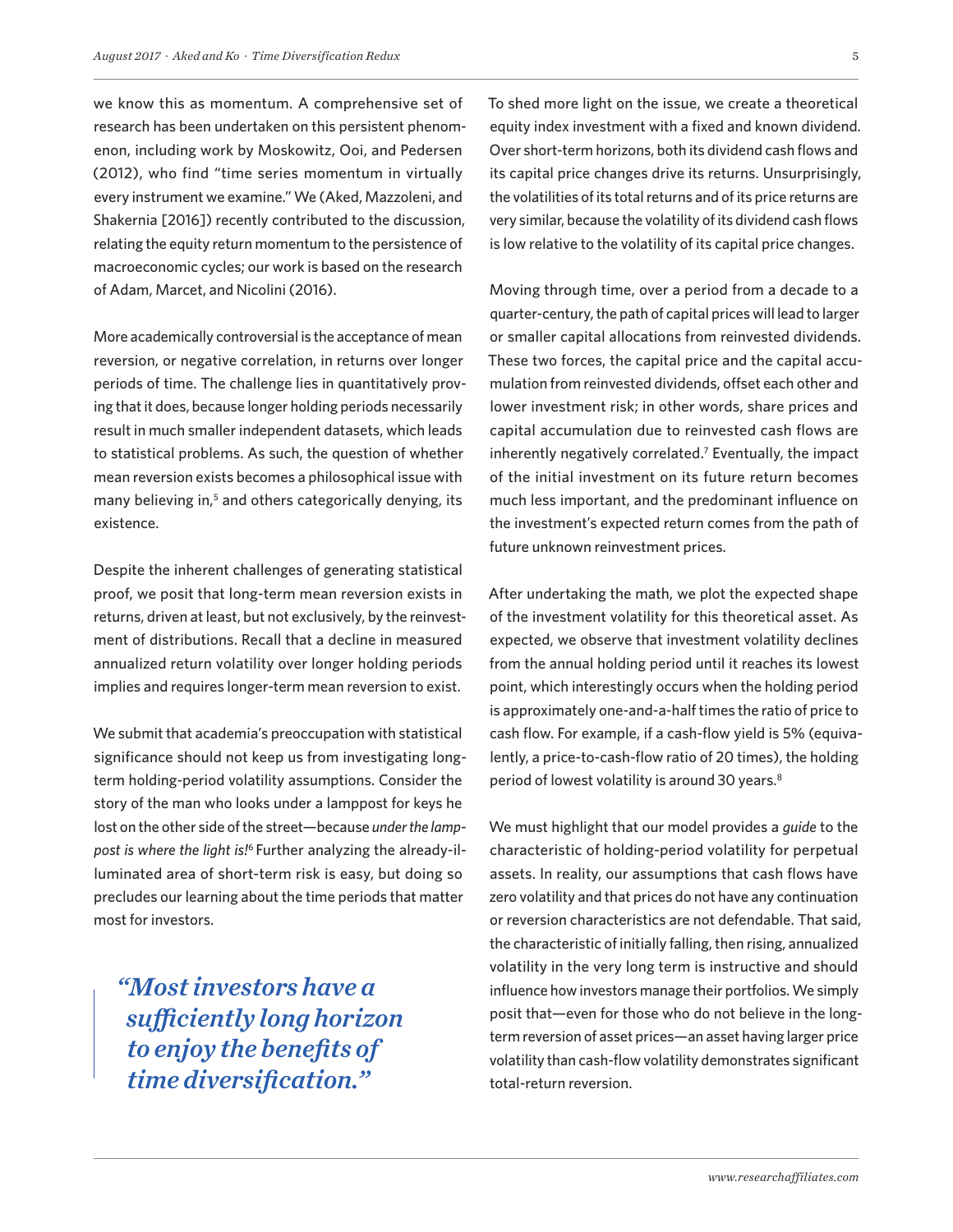

Whereas an asset's yield initially helps predict return, it becomes less influential for long holding periods.

Beyond the threshold of minimum volatility and the uncer-<br>First, it beh tainty of the value of reinvested dividends, the historical price volatility of an asset increases substantially. Revisiting the time diversification discussion, we can credit points to supporters of *both* sides of the argument: *time diversification is helpful—at least up to the point in time when longterm uncertainty about the value of reinvested cash flows from dividends begins to lead to rising volatility*. Simply, the longer the investment horizon, more is subject to unknown forces. Who could possibly know what market environment investors will face far out in the future? At very long horizons, uncertainty dominates and volatility rises, and we, as investors, become pawns in the game of the market.

### So Why Does All This Matter?

Having made the case that volatility does change with the time period used to measure it, we would like to explain why this matters, or should matter, to investors.

First, it behooves us as investors to understand which volatility measure will be the most accurate predictor of risk in our portfolios. The frequently reported volatility measure based on monthly or daily returns is useful if we care about understanding how our monthly or daily returns may vary. If, instead, we want to understand the volatility of a portfolio that could service our retirement spending needs, then we ought to consider risk measures with the characteristics of long holding periods. We encourage investors to search beyond the light of the lamppost where the data are less easily found.

On a similar note, although our article focuses solely on one definition of absolute risk, the standard deviation of returns, we encourage investors to adopt a balanced view of risk by considering various risk metrics. Importantly, let's not forget the role of maverick risk in investment decisions and investment errors (Arnott, 2003).

Source: Research Affiliates, LLC. Note: The theoretical index has zero cash-flow volatility and log-normal, independent capital price evolutions. Each index has a different initial cash-flow level determined by its initial yield.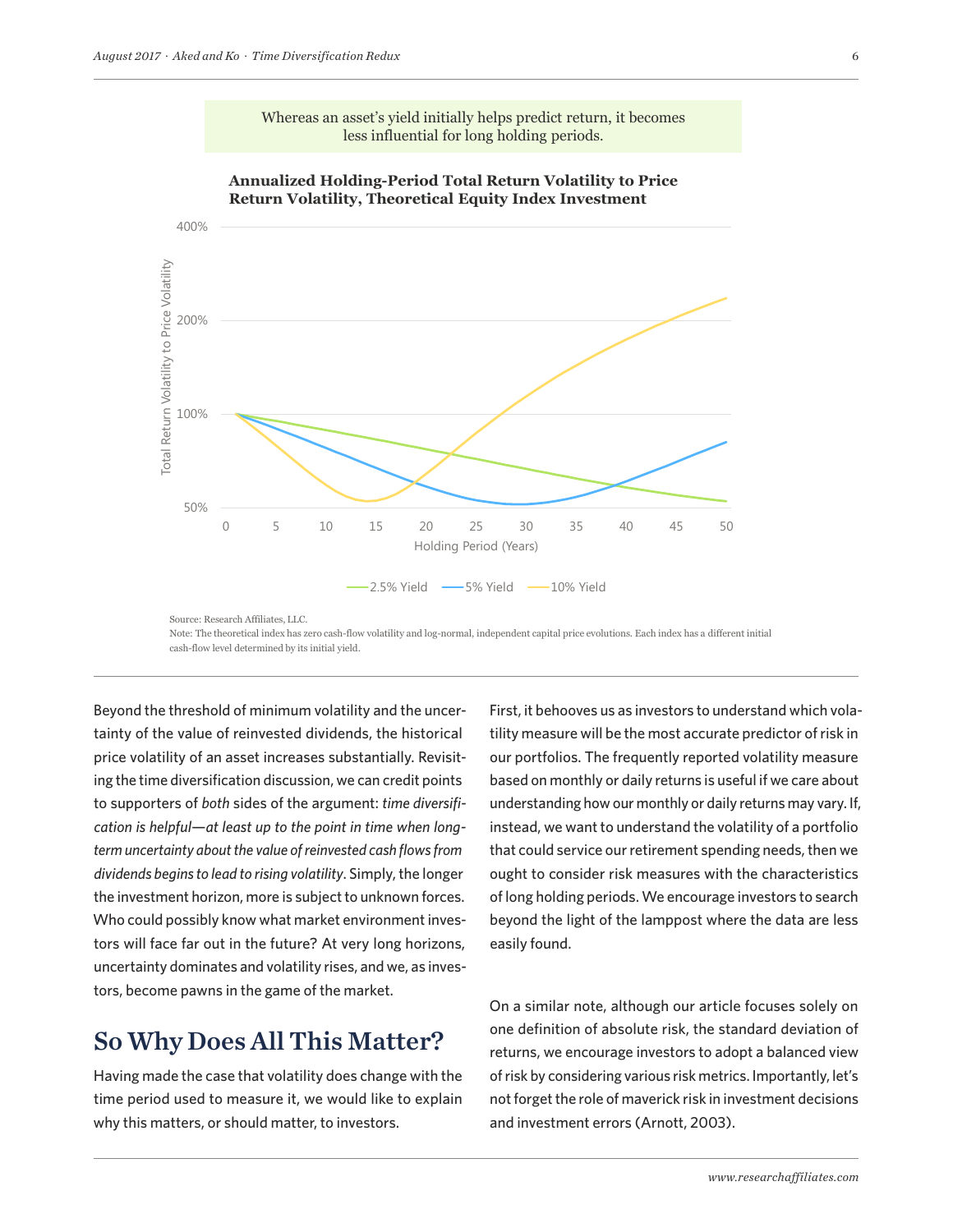Second, the relationship between risk and holding period can help inform other critical decisions, such as determining at what frequency investors should rebalance their portfolios. Research suggests that a portfolio of diversified assets gains additional return from diversification itself.<sup>9</sup> Interestingly, the level of extra return gained from the "diversification benefit" depends on asset-class volatility, which implies that a portfolio will achieve the greatest extra-return benefit by rebalancing over the holding period of highest volatility. Because the highest volatility seems to consistently occur when the holding period approaches one year, which also happens to be the time period separating continuation and reversion of asset returns, our analysis provides additional support to the ongoing debate related to the frequency of rebalancing.

Additionally, we find that for most asset classes, the volatility of the total return declines when holding periods are measured in decades, making it easier to predict returns when measured volatility is at its lowest. This suggests that for most asset classes, it is optimal to predict returns over a long time frame—up to an extent!

Estimating the wealth of an investment portfolio over an *extremely* long horizon is futile, because over the very long run, the compounded value of reinvested dividends or required distributions will depend on a myriad of possible paths of capital prices, which creates an uncomfortably massive range of possible wealth outcomes.

Whereas our fast-paced, performance-obsessed world taunts us to assess our portfolios over very short horizons, most investors actually have a sufficiently long horizon to enjoy the benefits of time diversification.<sup>10</sup> While we may logically understand and appreciate this, do we exhibit the patience and courage to hold the course when experiencing the inevitable bouts of short-term pain and disappointment?

To better tolerate the discomfort of uncertainty, perhaps it's best to heed the timeless advice offered by the likes of Shakespeare and Leonardo da Vinci. As the latter aptly said 500 years ago:

Patience serves as a protection against wrongs, as clothes do against cold. For if you put on more clothes as the cold increases, it will have no power to hurt you. So in like manner you must grow in patience when you meet with great wrongs, and they will be powerless to vex your mind.

### Appendix

In the simplest approach, we assume that a fixed annual cash flow per share, *y*, is used to buy additional shares, *h*. In this case, we can calculate the annualized holding period return of this investment as

$$
r = \frac{\log\left(\frac{S_t h_t}{S_0 h_0}\right)}{n}
$$

$$
= \frac{\log\left(\frac{S_t}{S_0}\right) + y \int_0^t \left(\frac{S_t}{S_0}\right)^{-1} dx}{n}
$$

Simply, in the short term, a falling price allows us to buy more shares with our cash flow. Alternatively, a rising price leads to a smaller increment in share ownership. This negative relationship between price, *S*, and shares, *h*, means that the return naturally becomes negatively correlated across longer time periods. The ratio of the return variance for holding period *n*,  $\sigma_{nr}^2$ , to the capital price variance,  $\sigma_{ns}^2$ , can be approximated as the following relationship:

$$
\frac{\sigma_{nr}^2}{\sigma_{ns}^2} \approx \left[ \left( 1 - y + \frac{y^2}{6} \right) - \left( y - \frac{y^2}{2} \right) n + \frac{y^2}{3} n^2 \right]
$$

*www.researchaffiliates.com*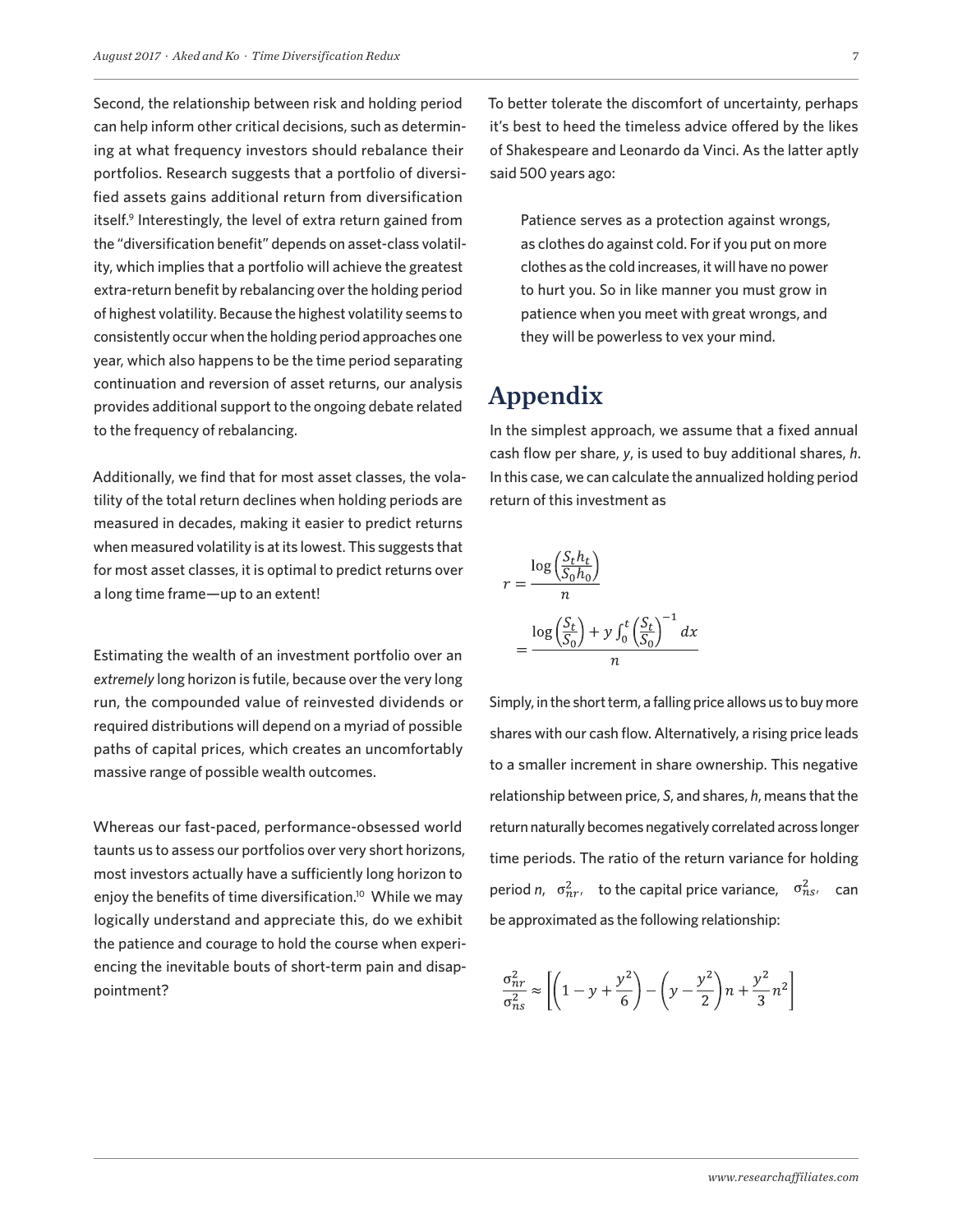### Endnotes

- 1. We refer interested readers to Poon and Granger (2003) for a comprehensive paper that reviews a broad range of volatility models and includes a reference list approaching 200 articles.
- 2. For example, if the annualized volatility of the asset class is 10% (using monthly data) and 12% (using annual data), we index the annual holding-period volatility as 120% of the monthly holding-period volatility.
- 3. Butler and Domian (1991) is an early contribution to the decades-long debate on time diversification and portfolio risk.
- 4. Continuation, or momentum, is just positive autocorrelation of returns; likewise, mean reversion, or value, is negative autocorrelation of returns.
- 5. The central philosophy of Research Affiliates is that the largest and most persistent active investment opportunity arises from longhorizon mean reversion (Brightman, Treussard, and Masturzo [2014]).
- 6. This story, which comes in a few versions, represents the concept of the "streetlight problem," a type of bias that arises when people (e.g., statisticians or economists) search for something where the search is easiest.
- 7. In the short term, falling prices allow us to buy more shares with our cash flow. Alternatively, rising prices lead to a smaller increment in share ownership. This negative relationship between prices and shares means that the returns naturally become negatively correlated across longer time periods. Please refer to the appendix for mathematical proof.
- 8. Our simplified model implies that the minimum annualized volatility will occur in year,  $n = \frac{3}{2y} - \frac{3}{4}$ . We can say this is 1.5× the price-to-cash flow ratio. Although we haven't included the algebra, it can be verified by determining the turning point of our relative volatility equation presented in the appendix.
- 9. See Willenbrock (2011) for a discussion of the diversification return, which does not require rebalancing as shown by Cuthbertson et al. (2016) unless annualized holding-period volatilities are different, which our assertion demonstrates.
- 10. According to a 2015 study by Willis Towers Watson (McFarland, 2016), the average duration of pension plan obligations of more than 400 Fortune 1000 companies was approximately 13 years. Among defined contribution plans, for which lifecycle/target date funds are among the most popular investment vehicles, over 70% of all lifecycle/target date assets are invested in vintages of 2025 or later, with the largest amount of assets in the 2030 vintage (15-year horizon).

#### References

- Adam, Klaus, Albert Marcet, and Juan Pablo Nicolini. 2016. "Stock Market Volatility and Learning." *Journal of Finance*, vol. 71, no. 1 (February):33–82.
- Aked, Michael, Michele Mazzoleni, and Omid Shakernia. 2016. "When a Storm Is in the Offing: Fundamental Growth in the U.S. Equity Market." Research Affiliates (June).
- Arnott, Robert. 2003. "What Risk Matters? A Call for Papers!" *Financial Analysts Journal* Editor's Corner, vol. 59, no. 3 (May/June):6–8.
- Brightman, Chris, Jonathan Treussard, and Jim Masturzo. 2014. "Our Investment Beliefs." Research Affiliates (October).
- Butler, Kirt, and Dale Domian. 1991. "Risk, Diversification, and the Investment Horizon." *Journal of Portfolio Management*, vol. 17, no. 3 (Spring):41–47.
- Cuthbertson, Keith, Simon Hayley, Nick Motson, and Dirk Nitzsche. 2016. "Diversification Returns, Rebalancing Returns and Volatility Pumping." Working paper (February). Available at SSRN.
- Kritzman, Mark. 2015. "What Practitioners Need to Know... About Time Diversification (corrected)." *Financial Analysts Journal*, vol. 71, no. 1 (January/February):29–34. Reprinted from *Financial Analysts Journal*, vol. 50, no. 1 (January/February 1994):14–18.
- McFarland, Brendan. 2016. "A Continuing Shift in Retirement Offerings in the Fortune 500." Willis Towers Watson (February 18).
- Moskowitz, Tobias, Yao Hua Ooi, and Lasse Pedersen. 2012. "Time Series Momentum." *Journal of Financial Economics*, vol. 104, no. 2 (May):228–250.
- Poon, Ser-Huang, and Clive Granger. 2003. "Forecasting Volatility in Financial Markets: A Review." *Journal of Economic Literature*, vol. 41, no. 2 (June):478–539.
- Willenbrock, Scott. 2011. "Diversification Return, Portfolio Rebalancing, and the Commodity Return Puzzle." *Financial Analysts Journal*, vol. 67, no. 4 (July/August):42–49.